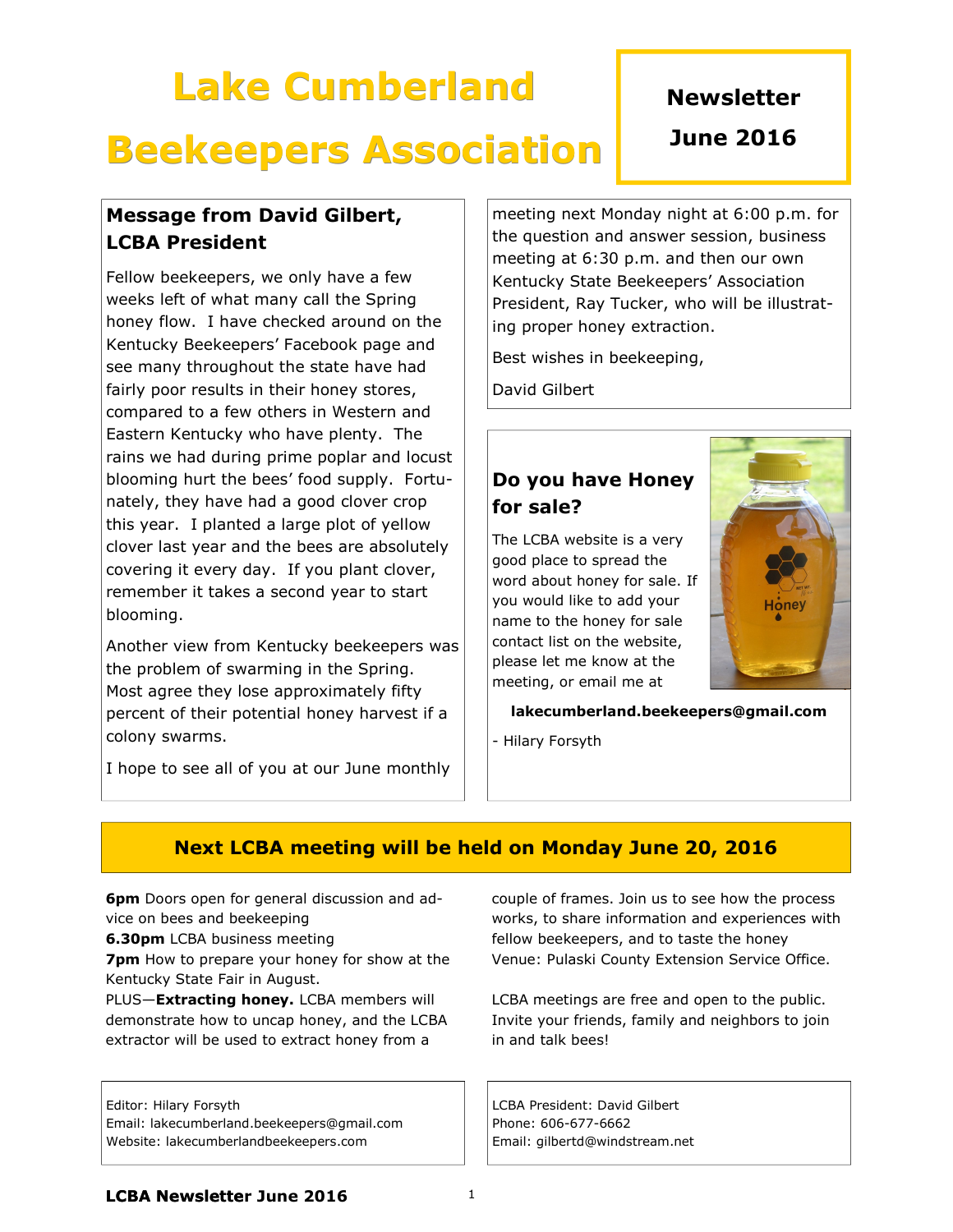### May 2016 LCBA meeting presentation

Following the regular LCBA business meeting on May 18, 2016, LCBA member Pat Rizenbergs gave an excellent presentation on two of the most important pests of bee hives: varroa mite and small hive beetle. Of these pests, varroa mite is by far the most devastating and, left untreated, can cause total loss of a badly infested colony.

Pat emphasized the importance of monitoring hives for the presence of varroa mites using a variety of sampling methods, including sugar rolls and inspection boards. Pat then went on to discuss the lifecycle of varroa mites in the hive, and various treatment methods aimed at reducing mite numbers.

Pat keeps an annual record of the number of hives managed by LCBA members, as a way of monitoring the percentage of annual hive losses. Following up on this information, Pat concludes that in many instances beekeepers who lose the greater number of their hives have not treated for varroa mites.

The lifecycle of small hive beetles was covered, and the damage caused by the beetle larvae. Non -chemical strategies to reduce the populations of

these beetles in the hives were discussed, including plastic beetle traps that fit between the frames, and an oil tray that fits underneath the meshed bottom board of a hive.

Ray Tucker, KSBA President and LCBA member, assisted with the presentation, as did President David Gilbert.



Above: Pat Rizenbergs discusses the importance of treating for the varroa mite, Varroa destructor

### Bee News from Casey County

#### May/June bee reports

Don't things change around quickly? Last newsletter, we were concerned about too much rain washing out flowers and preventing the bees from getting out of their hives. This time around, it's a different story: June has been hot and dry, with above-average temperatures and low humidity.

So far, our bees are as busy as ever, though we wonder whether a lot of that activity involves carrying water into the hives to cool everything down. The hives are humming with the sound of bees fanning their wings to keep cool. We have removed the inspection boards and opened up the entrances to give the bees as much air circulation as possible. Make sure your bees have easy access to water—they will need it to keep their hives and brood cool.

So far, white clover is still managing to flower in the fields, despite the heat. Sumacs are coming into bloom, too, which will help sustain the bees for a while. High temperatures are a worry because flowers shut down nectar production when it is over 90 degrees F. Let's hope temperatures drop back down to normal soon, and we get some rain to keep the plants producing flowers.

Honey in the hives is capped and ready for harvest now. However, we are only taking frames from the supers, and leaving honey frames in the brood boxes because the bees will need good supplies as the nectar flow comes to an end.

We will be talking honey at the upcoming LCBA meeting on Monday, June 20. The LCBA extractor will be in action!

- Hilary Forsyth

#### LCBA Newsletter June 2016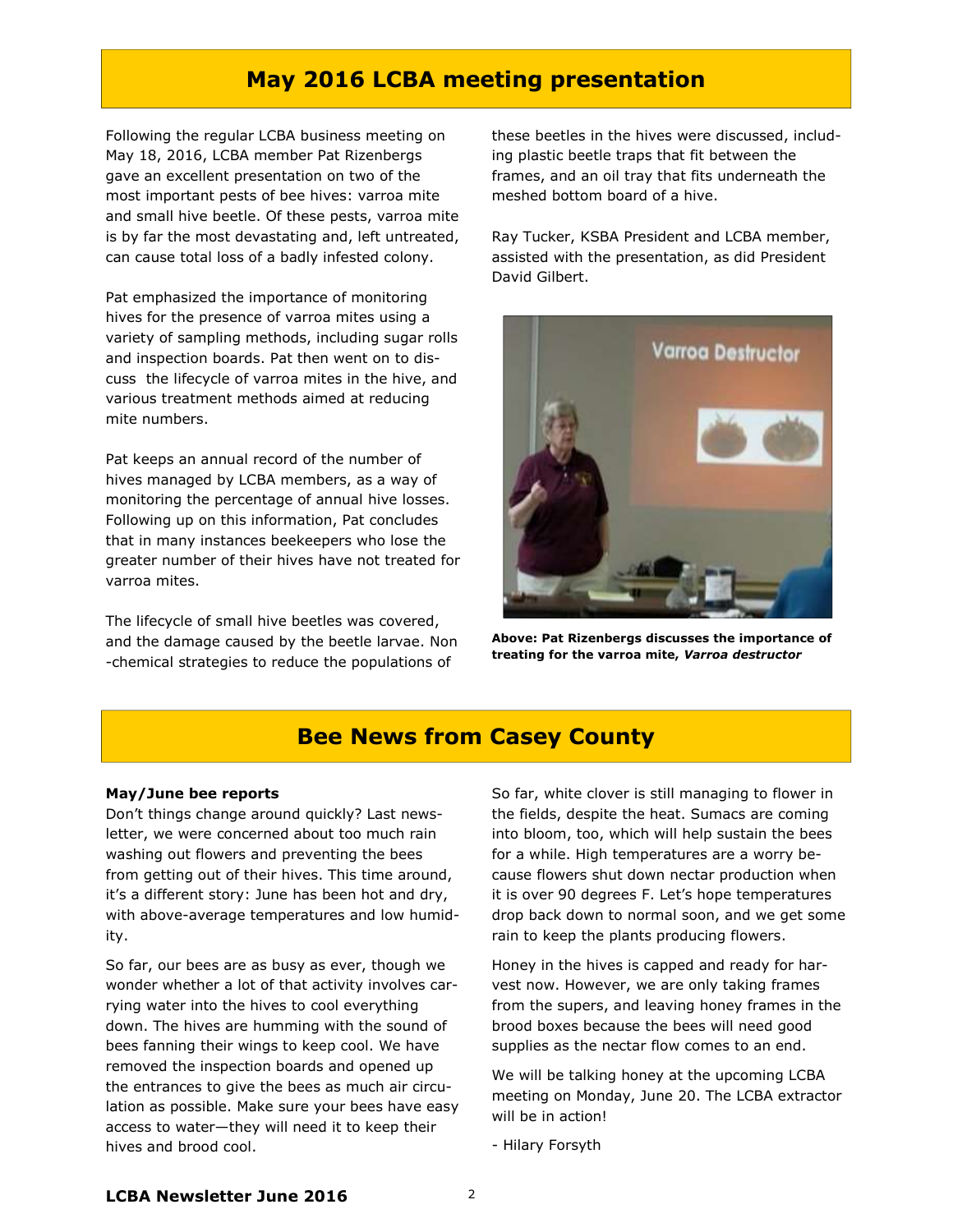### LCBA outreach

#### Interested in talking about bees?

Bob Price, Program Manager of Active Day in Somerset, has sent out an invitation to LCBA members to give a presentation to Senior Citizens, at a date and time to be arranged. If you are interested in helping out, contact David Gilbert for details.

#### LCBA at Wolf Creek on June 18:

Following their successful exhibit at the Wolf Creek National Fish Hatchery Earth Day back in April, LCBA has been invited back to the venue. This time, the event is in celebration of the Longest Day of Play, and takes place on Saturday, June 18, 2016, from 9am to 12 noon CST. We plan on having lots of information about bees and beekeeping to share with the visiting public. We will also have the LCBA observation hive on display, which is always a big hit with kids of all ages. All LCBA members—and their friends, families and neighbors—are welcome to come and visit the LCBA exhibit. Entry to the event is free! Details at http://www.fws.gov/wolfcreek/

#### Donate your beekeeping books to the Pulaski County Library

Do you have books on beekeeping that you have read but no longer need? Free up your bookshelf space and share them with people who would appreciate the chance to read them. Donate beekeeping books to the Pulaski County Public Library, where they will be much appreciated. Or bring your books to the next LCBA meeting and we will arrange to send them along to the library.

### Kentucky State Fair Honey Princess

### Kentucky State Fair, August 18- 24, 2016

Tabitha Mansker (pictured at right), the 2016 American Honey Princess, will visit Kentucky August 18-24. She will make appearances at the Kentucky State Fair with the Kentucky State Beekeepers Association during her stay, speaking to fairgoers about the importance of honeybees to the public's daily lives and how honeybee pollination is the foundation of a billion dollar industry. She will also share information about the many uses for honey, including how it has a healing touch. Tabitha will make appearances throughout the fairgrounds and will be present and the Kentucky State Beekeepers Association exhibit.

Tabitha is the 20-year-old daughter of Gary and Wanda Mansker of Nevada, TX. She is pursuing studies in business and marketing and hopes to become a teacher. Tabitha stays busy helping to manage her family's 16 hives of bees and extracting honey for many commercial beekeeping operations.

As the 2016 American Honey Princess, Tabitha serves as a national spokesperson on behalf of the American Beekeeping Federation, a trade organization representing beekeepers and honey producers throughout the United States. The Honey Queen and Princess speak and promote in venues nationwide, and, as such Princess Tabitha

Visit the LCBA website for reports and photos of LCBA outreach events, www.lakecumberlandbeekeepers.com



will travel throughout the United States in 2016. Prior to being selected as the American Honey Princess, Tabitha served as the 2015 Texas Honey Queen. In this role, she promoted the honey industry at fairs, festivals, and farmers' markets, via media interviews, and in schools.

The beekeeping industry touches the lives of every individual in our country. In fact, honeybees are responsible for nearly one-third of our entire diet, in regards to the pollination services that they provide for a large majority of fruits, vegetables, nuts and legumes. This amounts to nearly \$19 billion per year of direct value from honeybee pollination to United States agriculture.

Press Release, American Beekeeping Federation Www.abfnet.org